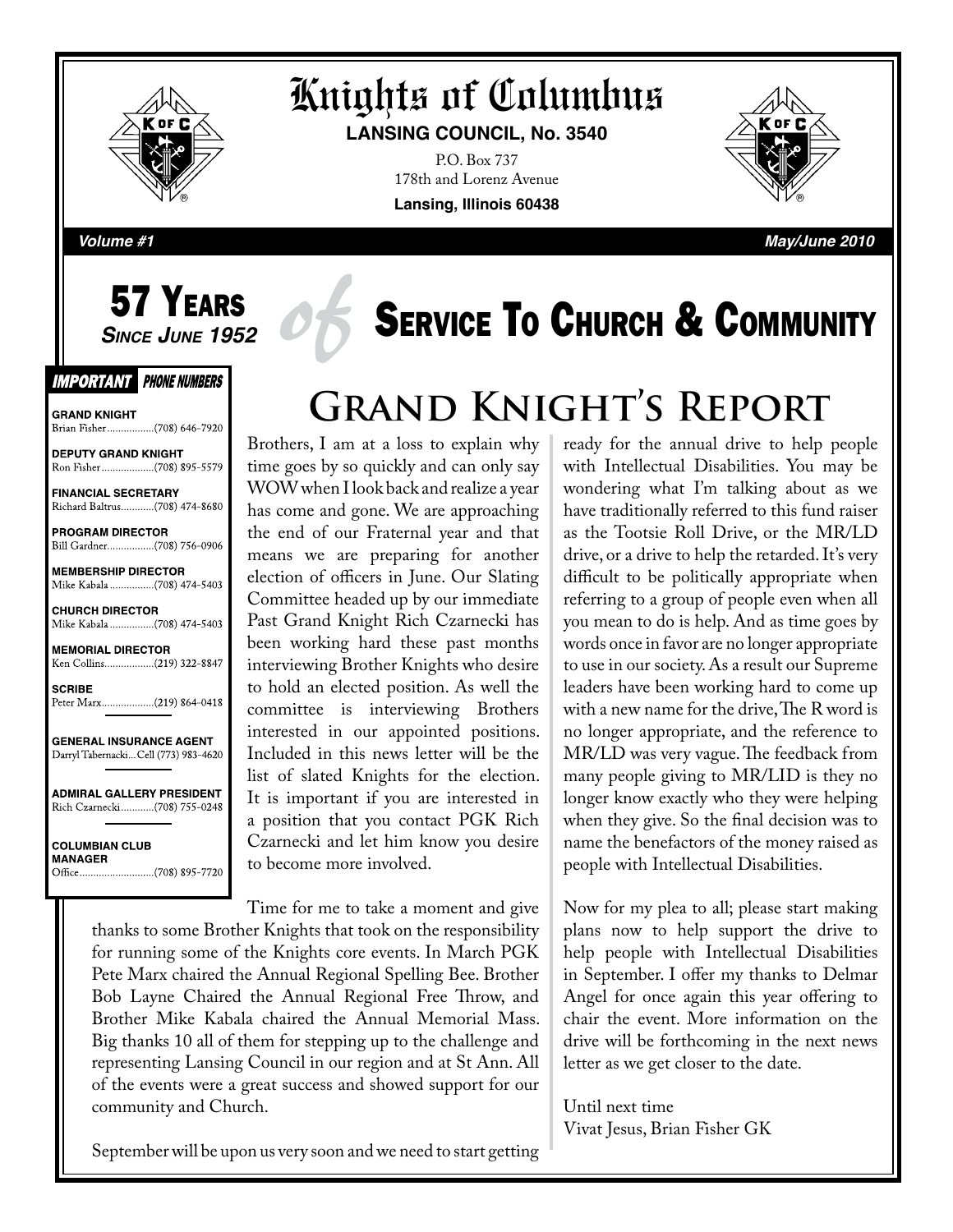### **MAJOR DEGREE**

On Palm Sunday, March 28, 2010, Fr. Perez Council #1444, hosted a Major Degree at St. Christina Parish in Chicago. There were 22 new candidates that received their 1st Degree, with 35 receiving their 2nd and 3rd Degrees. Our sincere congratulations to ALL our new Brother Knights! A "SPECIAL" best wishes and congratulations goes out to our very own, Mr. Wade Cooper, from Lansing Council #3540, who received his 1st, 2nd and 3rd Degrees that day! It was a memorable day that was enjoyed by everyone. Thank you to the 5 members of our Council that accompanied Wade that day!

### **MEMORIAL MASS**

On Saturday, March 6th, 2010, the annual Knights of Columbus Memorial Mass was celebrated at the 5:00 pm mass at St. Ann's. This was the first year that we shared our solemn mass with the general public. Many surviving members of the deceased, attended the Mass. The names of the deceased were mentioned during mass, and a candle was lit by a member of the family. That candle was given to the family after mass, to always remember their loved one. Fr. Fred celebrated the Mass and 12 Sir Knights participated in a Step-Out. The Mass was also attended by members of the Columbian Ladies. Again, let us not forget those that have gone to their eternal reward . . . . John C. Althoff, Daniel T. Bednarek, Charles, Brisco, Andrew Fedorenko, Nick D. Massocco, Frank C. Szabo, Joseph J. Szarek, and Joseph Windhauser. Adeline Collins also passed away. She was the wife of our past Grand Knight, Ken Collins, and a member of the Columbian Ladies.

# **ABOUT THE KNIGHTS**

Dedicated to the values of charity, unity, fraternity, and patriotism, the Knights of Columbus is the oldest service organization in the Catholic Church in North American, and Lansing Council #3540 has over 50 years of history. But it is one of the newest Knights who has gained the most from his participation. "In anything that  $\overline{I}$  do in life,  $\overline{I}$  try to do it the best I can," says Mike Kabala, a Fourth Degree Knight who joined in 2007. "So when I got involved in the Knights of Columbus, I jumped in with everything I had." So he now serves as the membership chairman and church director, where he is responsible for any interactions between parish and the council, which includes member from other area parishes.

For Mike, a lifelong parishioner, being an active member of

the Knights of Columbus is his way of showing his thanks for what he has been given. "St. Ann's parish and school has made me the person that I am today." Mike says. "And through the Knights, I get to be involved with everything I was raised with and support them spiritually and financially."

Around the parish, the Knights host everything from golf outings to pancake breakfasts. And with the proceeds from their fundraisers, the Knights can help our youth fulfill their vocations, both religious and secular. They currently provide financial support to two seminarians and support college students through the Newman Fund.

The opportunity to make a difference through charities and pro-life work is one of the most exciting things about the knights of Columbus for Mike. "Before I joined, I never had realized what the Knights of Columbus were all about," Mike says. "I didn't know how family oriented they are, or how much charity work they have done over the years." Though there are many charities and fundraisers that the Knights are involved with, our Council's number one fundraiser is the annual Tootsie Roll Drive in September. And at Christmas, the Holiday Cheer Program collects donations from the Knights that are donated to local charities, including the Lansing Food Pantry.

The Knights also provide a place for fellowship among Catholic men, which Mike has also enjoyed. "I can honestly say that the Knights are the best bunch of guys that I have ever met in my life ," he says. "These guys really care, and they've always been there for me." All men 18 and older are eligible to join the Knights of Columbus. The organization is a great way to get involved, even in a small way, with supporting the parishes and community. If you are interested in joining or would like more information, you can call Mike at (708) 474-5403.

# **HOLIDAY CHEER PROGRAM**

Thanks to your generosity this years Holiday Cheer Program has collected approximately \$1,400 this year. The money was distributed to the following local organizations

Carmelite Home For Girls St. James/Sauk Village Food Pantry • Lansing Food Pantry Calumet City Resource • Our Lady of Knock SPRED St. Ann's — St. Vincent DePaul Society St. Kierin's — St. Vincent DePaul Society Catholic Office of the Deaf • St. James Parish

Your contribution will help many in the area.

Ken Cuprisin PGK, Chairman

# **Our Council Sick.**

Please keep all our members and ladies in your prayers as their health is failing and we must intercede in prayer for them. **Our list includes:** Bill Mitchell, Helen Bobalich, BK Gus Landeroz, BK Michael Cernyar, Grace Mary Cemyar, Mary Rita Davis, Pat Nowakowski, James Danielwicz, Al Rogers, Bob Mendez, Louise Kopaczewski, Harold and Mary Ware, BK Gene & Martha Pope, BK Roy Rodrguez, John Ponziano, BK Don & Linda Szala, Daina Wolak Tonry, Eugene Rose, BK Delmar Angeil and PGK Kenneth Collins.

**If you have someone you want added to the Sick List, please call Grand Knight Brian Fisher (708) 646-7920 or Deputy Grand Knight Ron Fisher (708) 895-5579**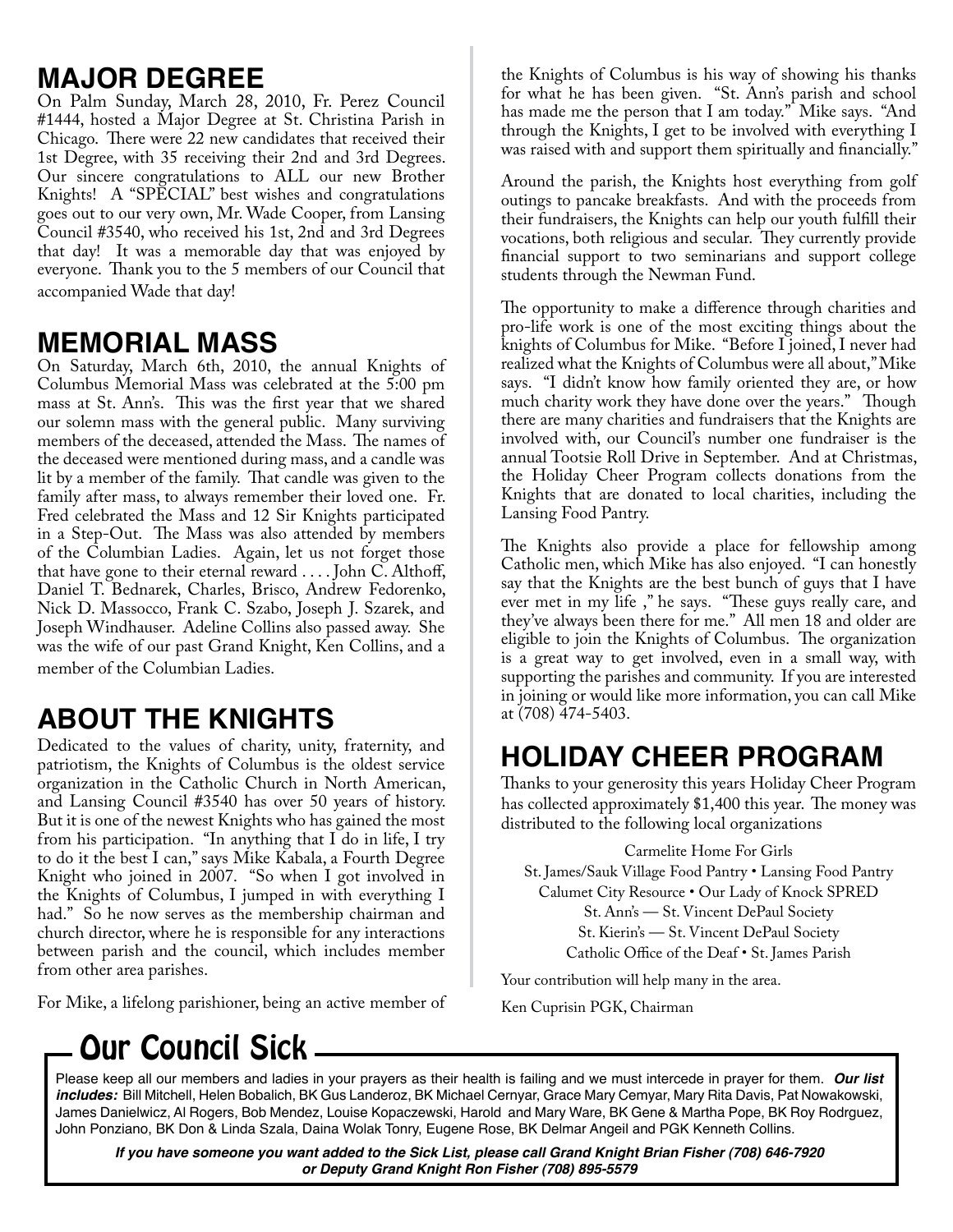## **FROM THE DESK OF THE FINANCIAL SECRETARY**

At the recent Fourth Degree Exemplification held on February 20, 2010 in Lisle, Illinois we had two members take their Fourth Degree in Knighthood. The Brother Knights are Sir Knight Christopher Siatta and Sir Knight Sylvanus Onwungi.

Recently we had two Brother Knights obtain the ranks of Honorary Life memberships. The two Brother Knights are Raymond A Rigoni and Gerald M. Sebahar. In order to be an Honorary LIfe member you much achieve tow requirements 1) age 70 or more and 25 years a member in good standing or 2) a member for 50 years with no age limit. Honorary Life members pay no dues and are not charged per capita taxes by State and Supreme. W had tow members PGK Jerome E. Wayman and Dennis E. Mlynaricik achieve the rank of Honorary Membership. Honorary membership are as follows: Age limit is 65 years and 25 years a member in good standings. You pay no Council dues but you do pay \$10.00 for State and Supreme Per capita taxes.

At the recent Palm Sunday Major degree, we had one Brother Knight take his First, Second and Third degrees. The new Brother Knight is Wade Cooper.

On another note as a reminder, if you have not paid your dues lately, please do, your council is depending on your dues. Your dues help keep some of the program here at the council. We do understand that times are hard. If you are having hard times, please let us know. You could either send a letter to the Grand Knight at Lansing Council ore e-mail it to my e-mail address listed below. In any case it will be kept confidential.

To any Brother Knight who wishes to get in touch with me, I have established an e-mail address (finsec3540@sbcglobal. net). I would like to thank all the Brother Knights who have sent their e-mail addresses in. Until next time, *Vivat Jesus!*

Richard A. Balturs, FS

# **SLATING COMMITTEE**

The Slating Committee has finished interviewing members of our council and has completed it's recommendation of candidates for the upcoming election at the June council meeting for the 2010 to 2011 term. The newly elected officer and appointed directors being their term July 1, 2010.

> Grand Knight- Brian Fisher Deputy Grand Knight - Robert Layne Chancellor - Michael Wysocki Recorder - William Gardner Treasurer - Peter Marx Advocate - Dominick Ramirez Warden - Michael Kabala

> > **Trustees** 3 Years - Ronald Fisher 2 Year - Richard Czarnecki 1 Year - Ken Collins

Guards - Tim Studer, Matt Martinez, Roger Tyvarek Jr.

Keep in mind, any third degree or higher member can run for office. All officers need to be nominated! The Slate Committee is run by the immediate PGK who currently is Richard Czarnekci, who wishes to thank the PGK's who assisted with the Slate. Peter Marx, Ken Cuprisin, Joe Matlon, Al Torres, Bob Blake, Ken Collins and John Baran.

### **CARDINAL STRITCH ASSEMBLY**

Winner of the Holiday Inn Resort in Orlando Florida was Joseph DeLira of the Santa Maria Council #111. The next meeting will be on May 5th at Blue Island Council #1366. Located at 12720 Wood Street at 8:00 p.m. On June 6th, an election will be held at Lansing for the 2010-2011 Fraternal year. The installation of officers will take place June 13th at St. Kieren Church, 724 W. 95th Street, Chicago Heights, IL. A Honor Guard is requested for this event. Show up 2:30 p.m. Mass is 3:00 p.m.

#### **ADMIRAL GALLERY**

The next meeting is May 27th at 7:30 p.m. We were unable to finalize our decision regarding the continuation as a Fourth Degree Club due to illness and other obligations of the officers rendering us short in manpower to vote on it.

### K of C FRIENDS ANNUAL GOLF OUTING **SUNDAY, JUNE 27, 2010 • 12 Noon Start (Scramble format)** Longwood Country Club \$70 per person includes Golf, Cart, Lunch, Drinks, Dinner and Prizes (Singles welcome) \$20 per person Dinner starting at 5:00 pm For More Information Contact: Joe Matlon at (219) 474-9115 or Al Torres at (708) 474-9115